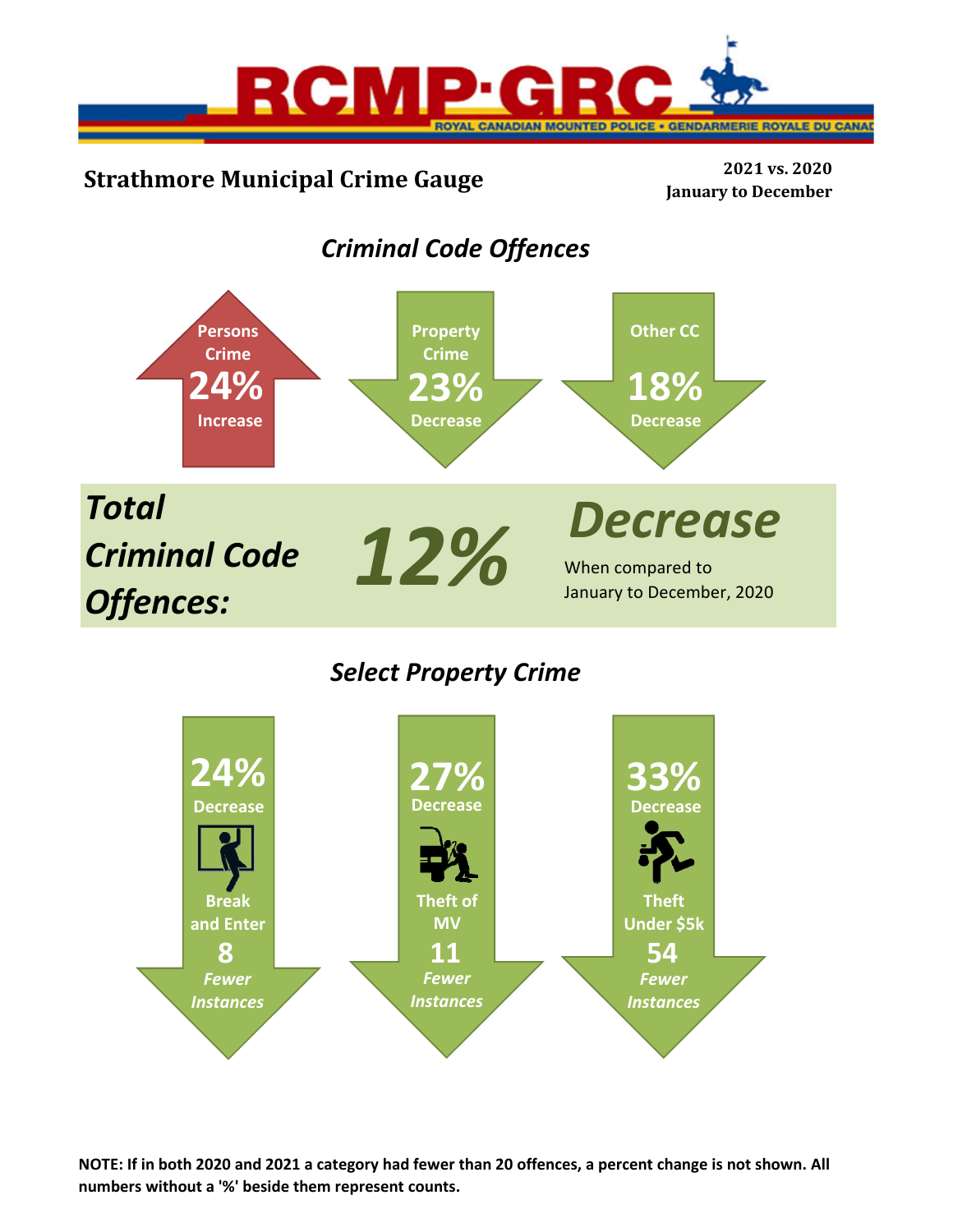## **Strathmore Municipal Detachment Crime Statistics (Actual) January to December: 2017 ‐ 2021**

| All categories contain "Attempted" and/or "Completed" |              |                |                |                |              |              |                         |                         | January 6, 2022          |
|-------------------------------------------------------|--------------|----------------|----------------|----------------|--------------|--------------|-------------------------|-------------------------|--------------------------|
| <b>CATEGORY</b>                                       | <b>Trend</b> | 2017           | 2018           | 2019           | 2020         | 2021         | % Change<br>2017 - 2021 | % Change<br>2020 - 2021 | Avg File +/-<br>per Year |
| Homicides & Offences Related to Death                 |              | $\mathbf 0$    | $\mathbf 0$    | $\mathbf 0$    | $\mathbf 0$  | $\mathbf 0$  | N/A                     | N/A                     | 0.0                      |
| Robbery                                               |              | 11             | 5              | 5              | $\mathbf{1}$ | $\mathbf{1}$ | $-91%$                  | 0%                      | $-2.4$                   |
| <b>Sexual Assaults</b>                                |              | 15             | 10             | 17             | 14           | 21           | 40%                     | 50%                     | 1.6                      |
| <b>Other Sexual Offences</b>                          |              | 13             | 15             | 14             | 18           | 26           | 100%                    | 44%                     | 2.9                      |
| Assault                                               |              | 118            | 110            | 99             | 94           | 136          | 15%                     | 45%                     | 2.0                      |
| Kidnapping/Hostage/Abduction                          |              | 3              | $\mathbf{1}$   | 0              | 3            | 3            | 0%                      | 0%                      | 0.2                      |
| Extortion                                             |              | $\overline{2}$ | $\overline{7}$ | 2              | $\mathbf{1}$ | 2            | 0%                      | 100%                    | $-0.6$                   |
| <b>Criminal Harassment</b>                            |              | 23             | 26             | 27             | 35           | 27           | 17%                     | $-23%$                  | 1.7                      |
| <b>Uttering Threats</b>                               |              | 44             | 41             | 45             | 58           | 61           | 39%                     | 5%                      | 5.1                      |
| <b>TOTAL PERSONS</b>                                  |              | 229            | 215            | 209            | 224          | 277          | 21%                     | 24%                     | 10.5                     |
| Break & Enter                                         |              | 86             | 61             | 68             | 34           | 26           | $-70%$                  | $-24%$                  | $-14.7$                  |
| Theft of Motor Vehicle                                |              | 81             | 69             | 49             | 41           | 30           | $-63%$                  | $-27%$                  | $-13.0$                  |
| Theft Over \$5,000                                    |              | 18             | 15             | $\overline{4}$ | 6            | 6            | $-67%$                  | 0%                      | $-3.3$                   |
| Theft Under \$5,000                                   |              | 340            | 268            | 190            | 162          | 108          | $-68%$                  | $-33%$                  | $-57.0$                  |
| Possn Stn Goods                                       |              | 72             | 56             | 35             | 24           | 18           | $-75%$                  | $-25%$                  | $-14.0$                  |
| Fraud                                                 |              | 79             | 103            | 66             | 95           | 63           | $-20%$                  | $-34%$                  | $-4.0$                   |
| Arson                                                 |              | $\mathbf{1}$   | $\overline{2}$ | $\mathbf 1$    | 0            | $\mathbf{1}$ | 0%                      | N/A                     | $-0.2$                   |
| Mischief - Damage To Property                         |              | $\mathbf 0$    | $\mathbf 0$    | 41             | 95           | 85           | N/A                     | $-11%$                  | 26.5                     |
| Mischief - Other                                      |              | 271            | 214            | 111            | 105          | 98           | $-64%$                  | $-7%$                   | $-45.5$                  |
| <b>TOTAL PROPERTY</b>                                 |              | 948            | 788            | 565            | 562          | 435          | $-54%$                  | $-23%$                  | $-125.2$                 |
| <b>Offensive Weapons</b>                              |              | 18             | 6              | 14             | 9            | 19           | 6%                      | 111%                    | 0.5                      |
| Disturbing the peace                                  |              | 117            | 105            | 91             | 99           | 62           | $-47%$                  | $-37%$                  | $-11.6$                  |
| Fail to Comply & Breaches                             |              | 211            | 233            | 240            | 108          | 76           | $-64%$                  | $-30%$                  | $-39.5$                  |
| <b>OTHER CRIMINAL CODE</b>                            |              | 45             | 40             | 49             | 32           | 46           | 2%                      | 44%                     | $-0.6$                   |
| TOTAL OTHER CRIMINAL CODE                             |              | 391            | 384            | 394            | 248          | 203          | $-48%$                  | $-18%$                  | $-51.2$                  |
| TOTAL CRIMINAL CODE                                   |              | 1,568          | 1,387          | 1,168          | 1,034        | 915          | $-42%$                  | $-12%$                  | $-165.9$                 |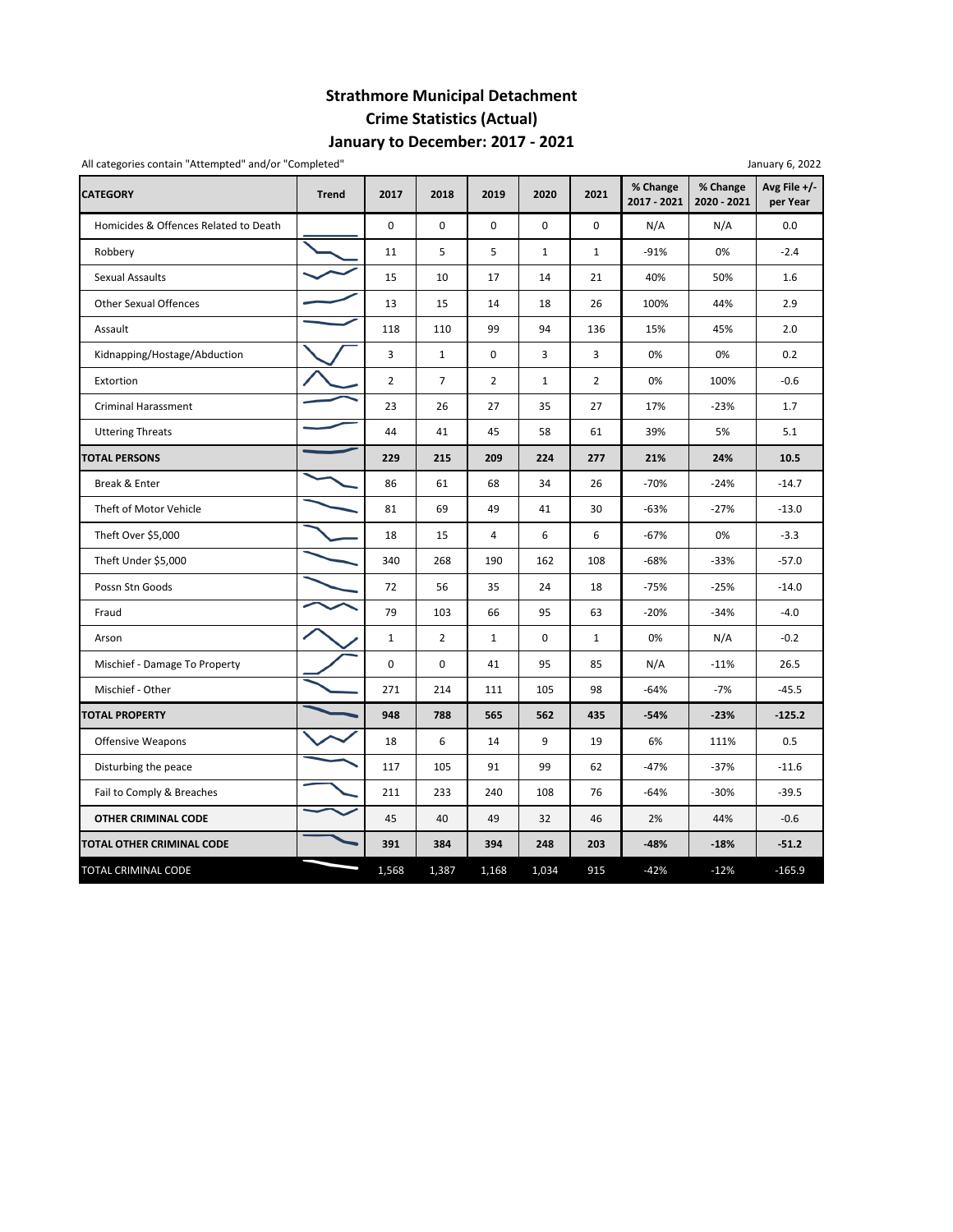## **Strathmore Municipal Detachment Crime Statistics (Actual) January to December: 2017 ‐ 2021**

| All categories contain "Attempted" and/or "Completed"<br>January 6, 2022 |              |                         |                |                |                |                |                         |                         |                          |  |  |  |
|--------------------------------------------------------------------------|--------------|-------------------------|----------------|----------------|----------------|----------------|-------------------------|-------------------------|--------------------------|--|--|--|
| <b>CATEGORY</b>                                                          | <b>Trend</b> | 2017                    | 2018           | 2019           | 2020           | 2021           | % Change<br>2017 - 2021 | % Change<br>2020 - 2021 | Avg File +/-<br>per Year |  |  |  |
| Drug Enforcement - Production                                            |              | 0                       | $\overline{2}$ | $\mathbf 0$    | $\mathbf 0$    | $\mathbf 0$    | N/A                     | N/A                     | $-0.2$                   |  |  |  |
| Drug Enforcement - Possession                                            |              | 32                      | 18             | $\overline{7}$ | 8              | 6              | $-81%$                  | $-25%$                  | $-6.2$                   |  |  |  |
| Drug Enforcement - Trafficking                                           |              | 21                      | $\overline{7}$ | 8              | 7              | 11             | $-48%$                  | 57%                     | $-2.0$                   |  |  |  |
| Drug Enforcement - Other                                                 |              | 0                       | 0              | 0              | 4              | 0              | N/A                     | $-100%$                 | 0.4                      |  |  |  |
| <b>Total Drugs</b>                                                       |              | 53                      | 27             | 15             | 19             | 17             | -68%                    | $-11%$                  | $-8.0$                   |  |  |  |
| Cannabis Enforcement                                                     |              | 0                       | 0              | 5              | $\mathbf{1}$   | $\overline{2}$ | N/A                     | 100%                    | 0.5                      |  |  |  |
| Federal - General                                                        |              | 5                       | 4              | 3              | $\overline{7}$ | 9              | 80%                     | 29%                     | 1.1                      |  |  |  |
| <b>TOTAL FEDERAL</b>                                                     |              | 58                      | 31             | 23             | 27             | 28             | $-52%$                  | 4%                      | $-6.4$                   |  |  |  |
| Liquor Act                                                               |              | 75                      | 65             | 44             | 72             | 36             | $-52%$                  | -50%                    | $-7.1$                   |  |  |  |
| Cannabis Act                                                             |              | 0                       | 0              | 6              | 3              | 5              | N/A                     | 67%                     | 1.3                      |  |  |  |
| <b>Mental Health Act</b>                                                 |              | 133                     | 118            | 131            | 128            | 125            | -6%                     | $-2%$                   | $-0.6$                   |  |  |  |
| <b>Other Provincial Stats</b>                                            |              | 284                     | 172            | 134            | 162            | 131            | -54%                    | $-19%$                  | $-31.6$                  |  |  |  |
| <b>Total Provincial Stats</b>                                            |              | 492                     | 355            | 315            | 365            | 297            | $-40%$                  | $-19%$                  | $-38.0$                  |  |  |  |
| Municipal By-laws Traffic                                                |              | 18                      | 17             | 16             | 14             | 12             | $-33%$                  | $-14%$                  | $-1.5$                   |  |  |  |
| Municipal By-laws                                                        |              | 88                      | 117            | 104            | 91             | 78             | $-11%$                  | $-14%$                  | $-4.6$                   |  |  |  |
| <b>Total Municipal</b>                                                   |              | 106                     | 134            | 120            | 105            | 90             | $-15%$                  | $-14%$                  | $-6.1$                   |  |  |  |
| Fatals                                                                   |              | 0                       | 0              | $\mathbf 0$    | 0              | 0              | N/A                     | N/A                     | 0.0                      |  |  |  |
| Injury MVC                                                               |              | 11                      | 17             | 19             | 14             | 29             | 164%                    | 107%                    | 3.3                      |  |  |  |
| Property Damage MVC (Reportable)                                         |              | 224                     | 269            | 248            | 144            | 146            | $-35%$                  | 1%                      | $-28.1$                  |  |  |  |
| Property Damage MVC (Non Reportable)                                     |              | 28                      | 34             | 25             | 17             | 36             | 29%                     | 112%                    | $-0.1$                   |  |  |  |
| <b>TOTAL MVC</b>                                                         |              | 263                     | 320            | 292            | 175            | 211            | $-20%$                  | 21%                     | $-24.9$                  |  |  |  |
| Roadside Suspension - Alcohol (Prov)                                     |              | 0                       | 0              | $\mathbf 0$    | 5              | $\mathbf 0$    | N/A                     | $-100%$                 | 0.5                      |  |  |  |
| Roadside Suspension - Drugs (Prov)                                       |              | 0                       | 0              | 0              | 0              | 0              | N/A                     | N/A                     | 0.0                      |  |  |  |
| <b>Total Provincial Traffic</b>                                          |              | 1,049                   | 1,301          | 1,270          | 756            | 881            | $-16%$                  | 17%                     | $-88.1$                  |  |  |  |
| <b>Other Traffic</b>                                                     |              | $\overline{\mathbf{z}}$ | 13             | 15             | 20             | $\mathbf{1}$   | $-86%$                  | $-95%$                  | $-0.5$                   |  |  |  |
| <b>Criminal Code Traffic</b>                                             |              | 95                      | 98             | 103            | 100            | 64             | $-33%$                  | $-36%$                  | $-6.0$                   |  |  |  |
| <b>Common Police Activities</b>                                          |              |                         |                |                |                |                |                         |                         |                          |  |  |  |
| <b>False Alarms</b>                                                      |              | 323                     | 247            | 99             | 74             | 73             | $-77%$                  | $-1%$                   | $-67.3$                  |  |  |  |
| False/Abandoned 911 Call and 911 Act                                     |              | 187                     | 111            | 74             | 75             | 64             | -66%                    | $-15%$                  | -28.2                    |  |  |  |
| Suspicious Person/Vehicle/Property                                       |              | 275                     | 250            | 199            | 229            | 150            | $-45%$                  | $-34%$                  | $-27.1$                  |  |  |  |
| <b>Persons Reported Missing</b>                                          |              | 50                      | 39             | 47             | 39             | 40             | $-20%$                  | 3%                      | $-2.0$                   |  |  |  |
| Search Warrants                                                          |              | $\mathbf{2}$            | 6              | 4              | 3              | $\mathbf{1}$   | $-50%$                  | -67%                    | $-0.5$                   |  |  |  |
| Spousal Abuse - Survey Code (Reported)                                   |              | 142                     | 153            | 137            | 122            | 111            | $-22%$                  | -9%                     | -9.3                     |  |  |  |
| Form 10 (MHA) (Reported)                                                 |              | 0                       | $\mathbf 0$    | 13             | 31             | 30             | N/A                     | $-3%$                   | 9.1                      |  |  |  |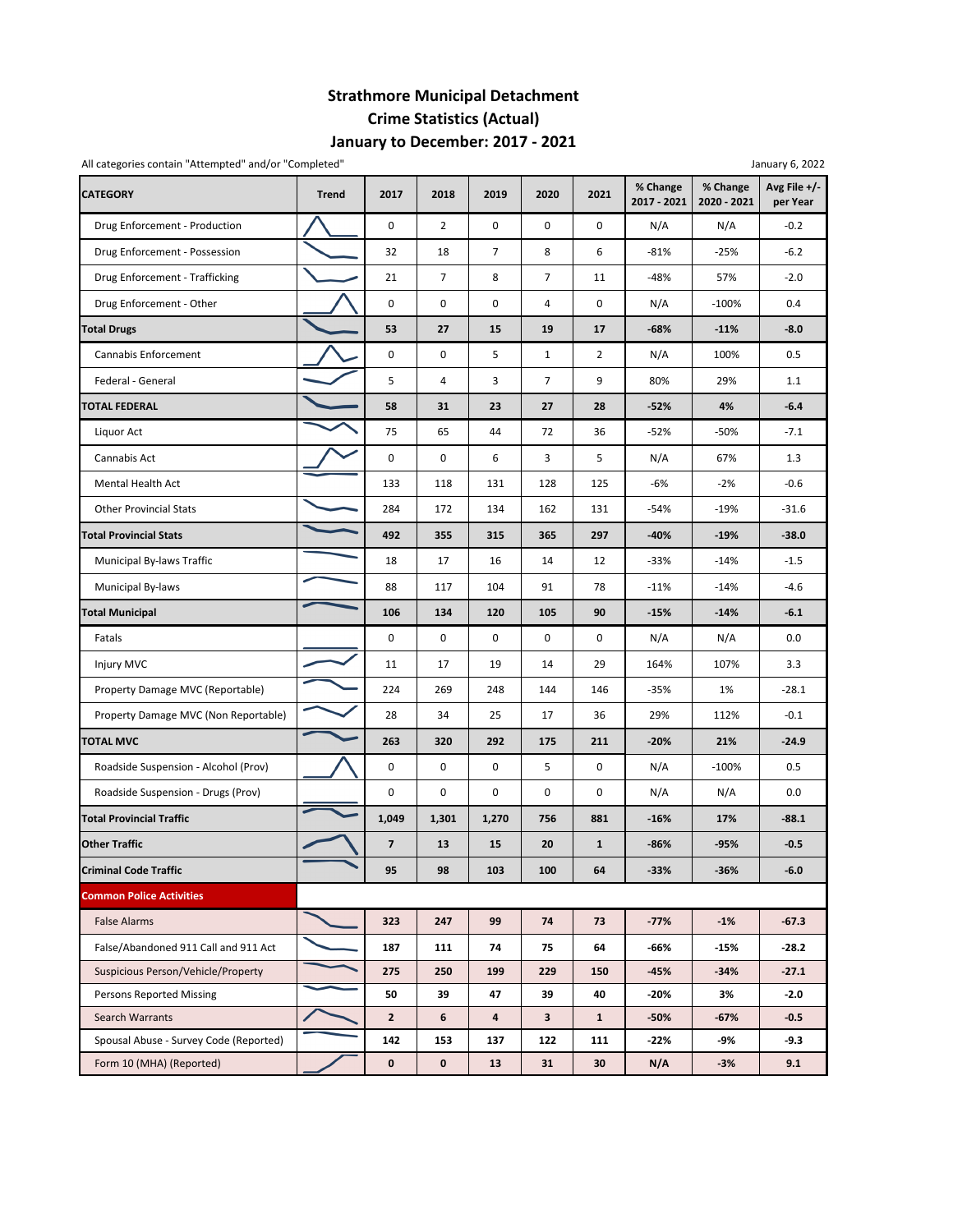## **Strathmore Municipal Detachment Crime Statistics (Actual) Q4: 2017 ‐ 2021**

| <b>CATEGORY</b>                       | <b>Trend</b> | 2017                | 2018           | 2019           | 2020                    | 2021           | % Change<br>2017 - 2021 | % Change<br>2020 - 2021 | Avg File $+/-$<br>per Year |
|---------------------------------------|--------------|---------------------|----------------|----------------|-------------------------|----------------|-------------------------|-------------------------|----------------------------|
| Homicides & Offences Related to Death |              | $\mathbf 0$         | $\mathbf 0$    | $\mathbf 0$    | 0                       | $\mathbf 0$    | N/A                     | N/A                     | 0.0                        |
| Robbery                               |              | 5                   | $\mathbf{1}$   | $\mathbf{1}$   | 0                       | $\mathbf 0$    | $-100%$                 | N/A                     | $-1.1$                     |
| Sexual Assaults                       |              | $\mathsf{O}\xspace$ | $\overline{2}$ | 4              | 3                       | 6              | N/A                     | 100%                    | 1.3                        |
| <b>Other Sexual Offences</b>          |              | 3                   | $\overline{2}$ | $\overline{7}$ | 4                       | $\overline{7}$ | 133%                    | 75%                     | 1.0                        |
| Assault                               |              | 31                  | 28             | 20             | 23                      | 34             | 10%                     | 48%                     | 0.1                        |
| Kidnapping/Hostage/Abduction          |              | 0                   | $\mathbf 0$    | $\mathbf 0$    | $\mathbf 0$             | $\overline{2}$ | N/A                     | N/A                     | 0.4                        |
| Extortion                             |              | $\mathbf{1}$        | $\overline{2}$ | $\pmb{0}$      | 0                       | 0              | $-100%$                 | N/A                     | $-0.4$                     |
| <b>Criminal Harassment</b>            |              | 5                   | $\overline{7}$ | $\overline{7}$ | 6                       | $\overline{4}$ | $-20%$                  | $-33%$                  | $-0.3$                     |
| <b>Uttering Threats</b>               |              | 15                  | 10             | 5              | 12                      | 13             | $-13%$                  | 8%                      | $-0.2$                     |
| <b>TOTAL PERSONS</b>                  |              | 60                  | 52             | 44             | 48                      | 66             | 10%                     | 38%                     | 0.8                        |
| Break & Enter                         |              | 21                  | 11             | 9              | 6                       | 9              | $-57%$                  | 50%                     | $-2.9$                     |
| Theft of Motor Vehicle                |              | 24                  | 14             | 13             | 8                       | 4              | $-83%$                  | $-50%$                  | $-4.6$                     |
| Theft Over \$5,000                    |              | 3                   | 3              | $\overline{2}$ | $\overline{2}$          | $\mathbf{1}$   | $-67%$                  | $-50%$                  | $-0.5$                     |
| Theft Under \$5,000                   |              | 91                  | 53             | 50             | 35                      | 22             | $-76%$                  | $-37%$                  | $-15.6$                    |
| Possn Stn Goods                       |              | 27                  | 9              | 9              | 5                       | 4              | $-85%$                  | $-20%$                  | $-5.0$                     |
| Fraud                                 |              | 17                  | 18             | 16             | 26                      | 12             | $-29%$                  | $-54%$                  | $-0.2$                     |
| Arson                                 |              | $\mathbf 0$         | $\mathbf{1}$   | $\mathbf 0$    | $\mathbf 0$             | $\mathbf 0$    | N/A                     | N/A                     | $-0.1$                     |
| Mischief - Damage To Property         |              | 0                   | 0              | 17             | 16                      | 26             | N/A                     | 63%                     | 6.8                        |
| Mischief - Other                      |              | 63                  | 45             | 20             | 20                      | 17             | $-73%$                  | $-15%$                  | $-11.7$                    |
| <b>TOTAL PROPERTY</b>                 |              | 246                 | 154            | 136            | 118                     | 95             | $-61%$                  | $-19%$                  | $-33.8$                    |
| <b>Offensive Weapons</b>              |              | 5                   | 3              | 3              | $\overline{\mathbf{4}}$ | 6              | 20%                     | 50%                     | 0.3                        |
| Disturbing the peace                  |              | 29                  | 24             | 24             | 14                      | 15             | $-48%$                  | 7%                      | $-3.8$                     |
| Fail to Comply & Breaches             |              | 49                  | 53             | 58             | 20                      | 27             | $-45%$                  | 35%                     | $-7.7$                     |
| OTHER CRIMINAL CODE                   |              | 10                  | $\overline{7}$ | 6              | $\overline{2}$          | 9              | $-10%$                  | 350%                    | $-0.7$                     |
| TOTAL OTHER CRIMINAL CODE             |              | 93                  | 87             | 91             | 40                      | 57             | $-39%$                  | 43%                     | $-11.9$                    |
| TOTAL CRIMINAL CODE                   |              | 399                 | 293            | 271            | 206                     | 218            | $-45%$                  | 6%                      | $-44.9$                    |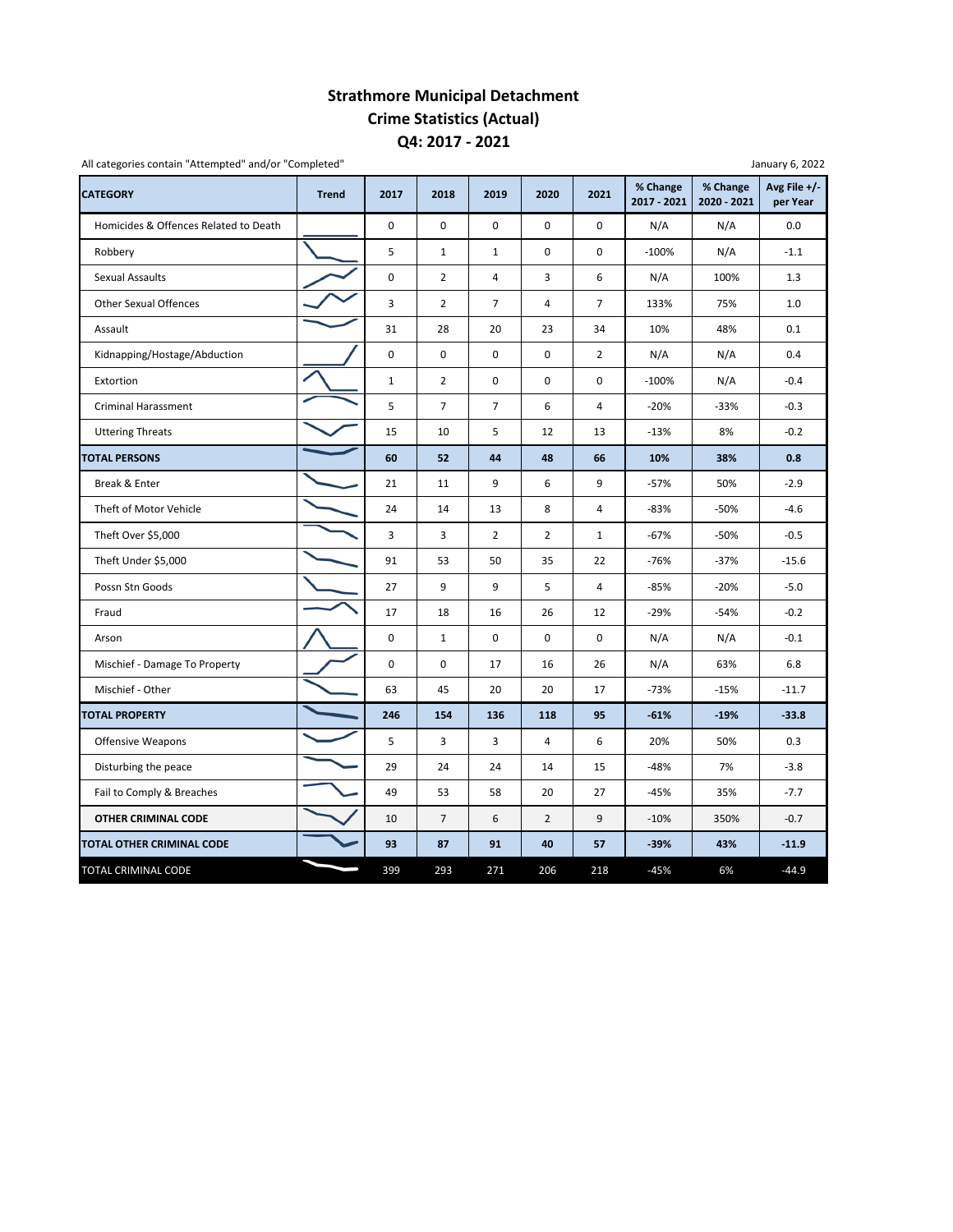### **Strathmore Municipal Detachment Crime Statistics (Actual) Q4: 2017 ‐ 2021**

| All categories contain "Attempted" and/or "Completed" |              |                |                |              |                |                         |                         |                         | January 6, 2022          |
|-------------------------------------------------------|--------------|----------------|----------------|--------------|----------------|-------------------------|-------------------------|-------------------------|--------------------------|
| <b>CATEGORY</b>                                       | <b>Trend</b> | 2017           | 2018           | 2019         | 2020           | 2021                    | % Change<br>2017 - 2021 | % Change<br>2020 - 2021 | Avg File +/-<br>per Year |
| Drug Enforcement - Production                         |              | 0              | $\mathbf 0$    | $\mathbf 0$  | $\mathbf 0$    | 0                       | N/A                     | N/A                     | 0.0                      |
| Drug Enforcement - Possession                         |              | 5              | 1              | 4            | $\mathbf{1}$   | $\overline{2}$          | $-60%$                  | 100%                    | $-0.6$                   |
| Drug Enforcement - Trafficking                        |              | 8              | 1              | $\mathbf{1}$ | 4              | 3                       | -63%                    | $-25%$                  | $-0.7$                   |
| Drug Enforcement - Other                              |              | 0              | 0              | 0            | 0              | 0                       | N/A                     | N/A                     | 0.0                      |
| <b>Total Drugs</b>                                    |              | 13             | $\overline{2}$ | 5            | 5              | 5                       | $-62%$                  | 0%                      | $-1.3$                   |
| Cannabis Enforcement                                  |              | 0              | 0              | 0            | $\mathbf{1}$   | $\mathbf{1}$            | N/A                     | 0%                      | 0.3                      |
| Federal - General                                     |              | $\overline{2}$ | $\mathbf{1}$   | $\mathbf{1}$ | 3              | $\overline{2}$          | 0%                      | $-33%$                  | 0.2                      |
| <b>TOTAL FEDERAL</b>                                  |              | 15             | 3              | 6            | 9              | 8                       | $-47%$                  | $-11%$                  | $-0.8$                   |
| Liquor Act                                            |              | $\overline{7}$ | 14             | 8            | 8              | 5                       | -29%                    | $-38%$                  | $-1.0$                   |
| Cannabis Act                                          |              | 0              | 0              | $\mathbf{1}$ | $\mathbf{1}$   | $\overline{2}$          | N/A                     | 100%                    | 0.5                      |
| Mental Health Act                                     |              | 39             | 32             | 49           | 32             | 24                      | $-38%$                  | $-25%$                  | $-3.0$                   |
| <b>Other Provincial Stats</b>                         |              | 49             | 38             | 27           | 36             | 31                      | $-37%$                  | $-14%$                  | $-3.8$                   |
| <b>Total Provincial Stats</b>                         |              | 95             | 84             | 85           | 77             | 62                      | $-35%$                  | $-19%$                  | $-7.3$                   |
| Municipal By-laws Traffic                             |              | $\overline{7}$ | 6              | 6            | 0              | $\overline{2}$          | $-71%$                  | N/A                     | $-1.6$                   |
| Municipal By-laws                                     |              | 11             | 25             | 12           | 10             | 12                      | 9%                      | 20%                     | $-1.3$                   |
| <b>Total Municipal</b>                                |              | 18             | 31             | 18           | 10             | 14                      | $-22%$                  | 40%                     | $-2.9$                   |
| Fatals                                                |              | 0              | 0              | 0            | $\mathbf 0$    | 0                       | N/A                     | N/A                     | 0.0                      |
| Injury MVC                                            |              | 3              | 4              | 6            | 3              | 5                       | 67%                     | 67%                     | 0.3                      |
| Property Damage MVC (Reportable)                      |              | 68             | 79             | 77           | 35             | 34                      | -50%                    | $-3%$                   | $-11.2$                  |
| Property Damage MVC (Non Reportable)                  |              | 4              | 11             | 5            | 4              | 9                       | 125%                    | 125%                    | 0.3                      |
| <b>TOTAL MVC</b>                                      |              | 75             | 94             | 88           | 42             | 48                      | $-36%$                  | 14%                     | $-10.6$                  |
| Roadside Suspension - Alcohol (Prov)                  |              | 0              | 0              | 0            | 5              | 0                       | N/A                     | $-100%$                 | 0.5                      |
| Roadside Suspension - Drugs (Prov)                    |              | 0              | 0              | 0            | 0              | 0                       | N/A                     | N/A                     | 0.0                      |
| <b>Total Provincial Traffic</b>                       |              | 223            | 424            | 324          | 174            | 189                     | $-15%$                  | 9%                      | $-31.8$                  |
| <b>Other Traffic</b>                                  |              | $\overline{2}$ | $\mathbf{1}$   | 6            | 3              | $\mathbf{0}$            | $-100%$                 | $-100%$                 | $-0.2$                   |
| <b>Criminal Code Traffic</b>                          |              | 29             | 15             | 20           | 36             | 18                      | $-38%$                  | $-50%$                  | $-0.1$                   |
| <b>Common Police Activities</b>                       |              |                |                |              |                |                         |                         |                         |                          |
| <b>False Alarms</b>                                   |              | 109            | 25             | 19           | 17             | 18                      | $-83%$                  | 6%                      | $-19.0$                  |
| False/Abandoned 911 Call and 911 Act                  |              | 41             | 20             | 8            | 18             | 16                      | -61%                    | $-11%$                  | $-5.2$                   |
| Suspicious Person/Vehicle/Property                    |              | 59             | 54             | 41           | 36             | 30                      | -49%                    | $-17%$                  | $-7.6$                   |
| <b>Persons Reported Missing</b>                       |              | 10             | 9              | 3            | 9              | 9                       | $-10%$                  | 0%                      | $-0.2$                   |
| Search Warrants                                       |              | $\mathbf 0$    | $\mathbf{1}$   | 0            | $\mathbf{1}$   | $\mathbf 0$             | N/A                     | $-100\%$                | 0.0                      |
| Spousal Abuse - Survey Code (Reported)                |              | 37             | 40             | 25           | 30             | 25                      | -32%                    | -17%                    | -3.4                     |
| Form 10 (MHA) (Reported)                              |              | $\mathbf 0$    | $\pmb{0}$      | 8            | $\overline{7}$ | $\overline{\mathbf{z}}$ | N/A                     | 0%                      | 2.1                      |